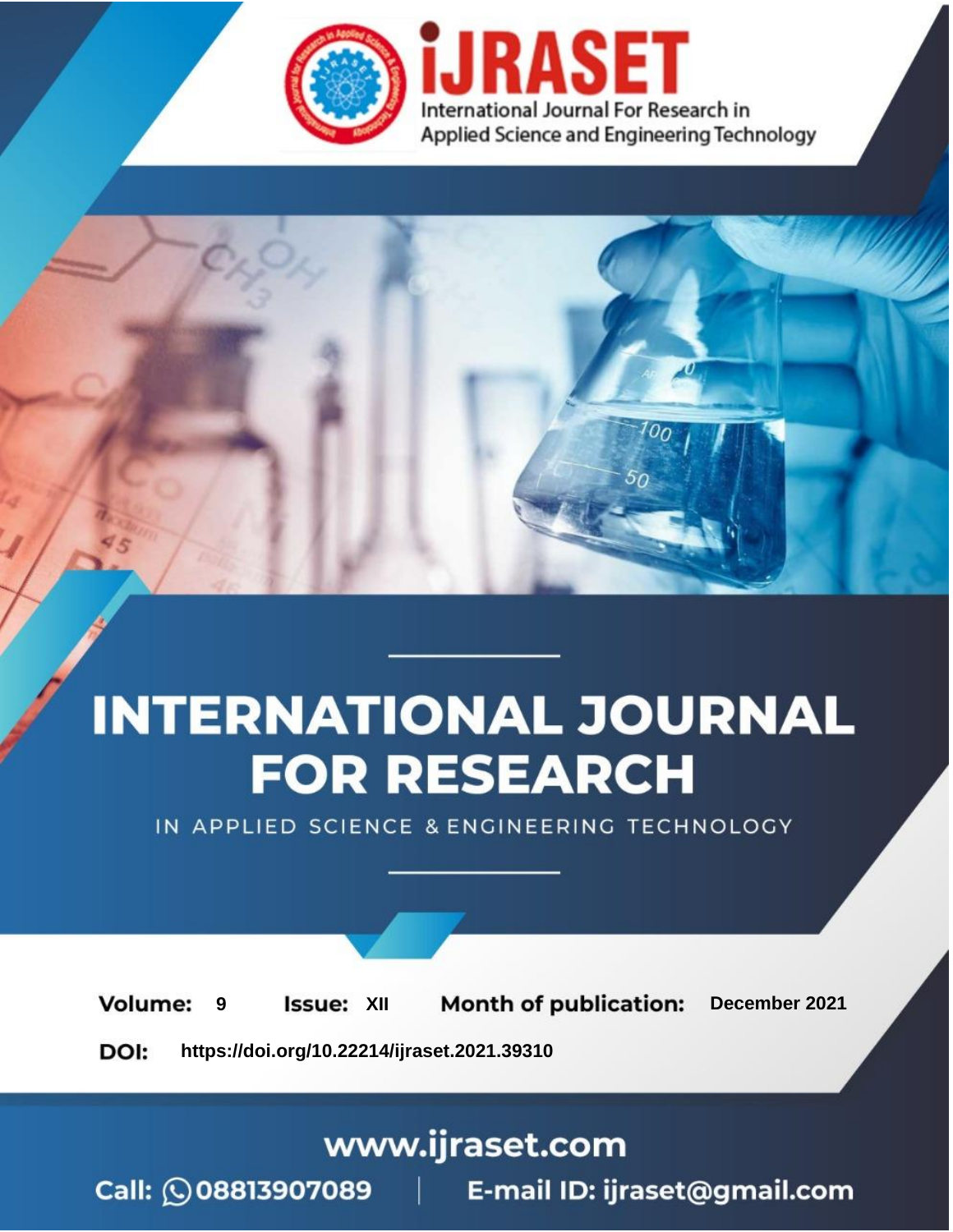

### **CSR and Corporate India: A Study on Public and Private Sector Divide**

Sritam Das $^1$ , Dr. Sudhansu Kumar Das $^2$ 

*<sup>1</sup>Bachelor in Mass Media, R.D. National College, Mumbai, India <sup>2</sup>Reader in Commerce, V.N. (Auto.) College, Jajpur Road, Odisha-755019*

*Abstract: CSR is increasingly a misunderstood and much debated concept worldwide. There is a saying in the business, "Business of the business is to do business and nothing else". Profit is the only and dominating objective of the business, as profit is needed both for the working and growth of the business. Over the time, there has been a sea change in the objectivity and priority of business. From a commercial unit, the business now has been a social entity with corporate citizenship. CSR is fast becoming an increasing business strategy both nationally and globally. CSR practices of Indian companies got a radical boost with statutory provision in the Companies Act 2013 that make it mandatory to every Indian company and foreign entity with Indian presence to spend 2 per cent of its average net profits of its profit made during the three immediately preceding financial years, in pursuance of its Corporate Social Responsibility Policy. There exists difference in the outlook of companies towards social causes and varying CSR policies and practices. Also Public and private sector divide in CSR practices prevails. There is need for continuous investigation of the changing social and economic needs and the role of corporate houses in meeting the aspirations of the stakeholders and the society at large. Keeping this in view, the present paper entitled "CSR and Corporate India: A Study on Public and Private Sector Divide" is a sincere attempt to make a comparative analysis of CSR practices of public sector and private sector companies with special emphasis on industries of Kalinganagar steel hub of Odisha. Keywords: CSR, FDI, MoUs, Corporate India.*

#### **I. FULL TEXT**

India's economic growth story over the last few decades has added to the expectation of being the third largest economy by the end of 2025 in term of size of GDP from the current size of \$2.8 trillion. During last few years, the economy of the nation has witnessed a big transformation in its structure from agrarian economy to industrial economy and then to services economy, as services sector at present is the prime mover of the economic growth (contributing about 53 per cent of the GDP). With implementation of targeted programmes and holistic approaches of successive Governments both at centre and states, rise in the flow of FDI into the country and boost in the consumption in the domestic as well as in overseas markets, the industrial sector of the country has registered a phenomenon rise in all key indicators viz. profits, employment, growth and investment. Moreover, Corporate India is fast becoming global as all major Indian enterprises have made their presence in all major destinations over the globe through the mechanism of acquisition and merger making the Indian business tycoons among the top billionaires of the world. According to Forbes Report 2018, India houses 101 billionaires of the world.

Out of top 200 richest persons of the world, 10 are from India. Mukesh Ambani, the richest Indian with wealth of \$40.1billion occupies  $19<sup>th</sup>$  position, followed by Azim Premji with wealth of \$18.86 billion remained at 58the position and so on. Indian billionaires account for about 8 per cent of the world's billionaires and they got three times more weight than their US counter parts and 10 times than China.

Against this, the country is having a big proportion of the people (about  $1/4<sup>th</sup>$  living below poverty line) are officially poor. Despite a respectable growth of our economy (about 8 per cent), inequalities in the standard of living between persons, regions and states have persisted and accentuated.

The much talked and debated economic liberalization has brought growth opportunities for an insignificant proportion of the rich people living at the top of the social pyramid. It has rightly quoted by many that, liberalization has not benefited the poor people of the country and much is needed to improve in the social sector developments including education, health and poverty alleviation. The rich is fast becoming rich adding to the sufferings of the poor, resulting poor social sector developments in the country.

Keeping the poor social sector developments in the country, this paper is a sincere attempt to access the corporate social responsibility practices of Indian companies with special emphasis on Public and Private sector divide.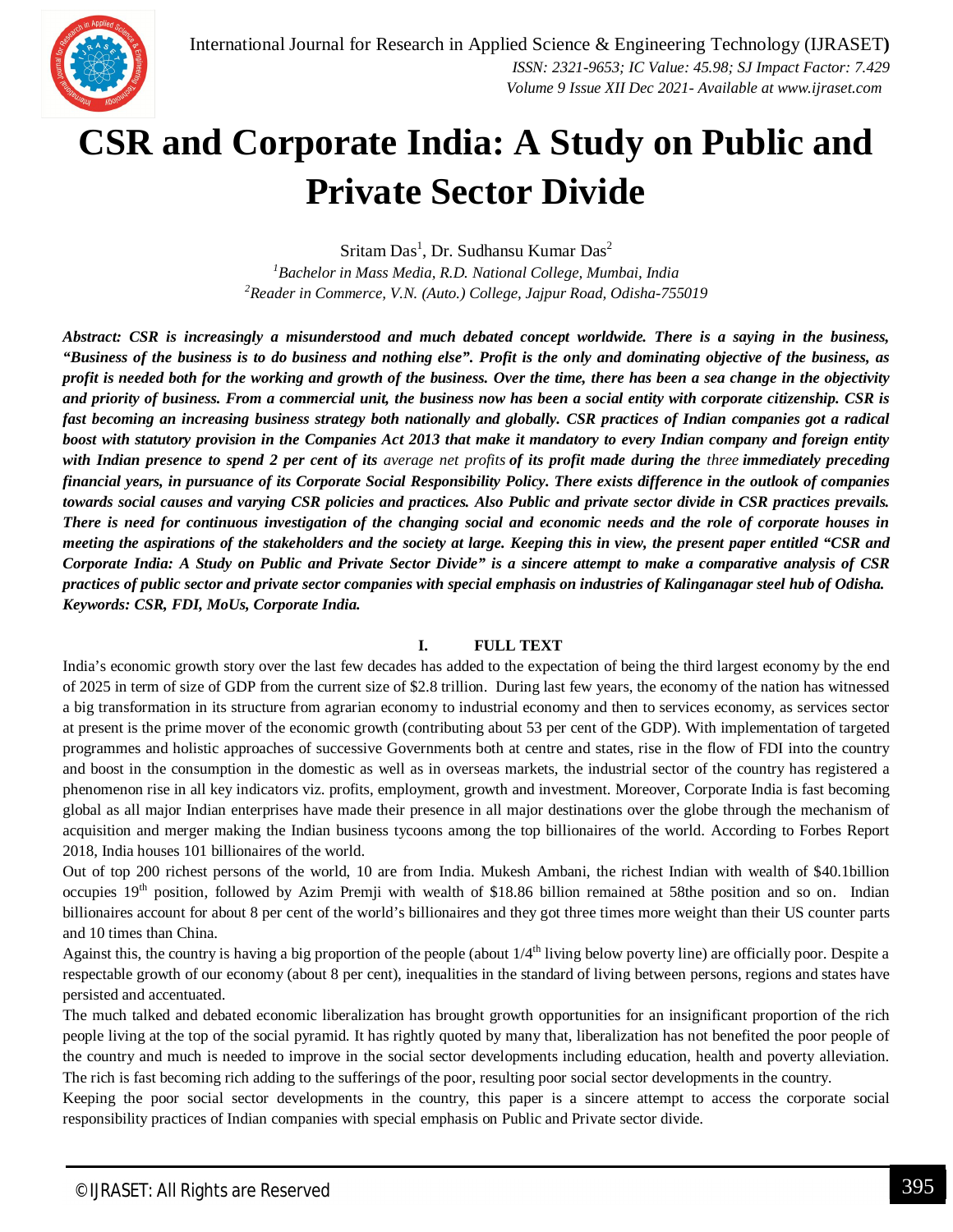

#### *A. CSR and Corporate India*

CSR in India has traditionally been seen as a philanthropic activity. And in keeping with the Indian tradition, it was an activity that was performed but not deliberated. As a result, there is limited documentation on specific activities related to this concept. However, it is an evident from the fact that much of this had a national character present within it. As some observers have pointed out, the practice of CSR in India still remains within the philanthropic space, but has moved from institutional building (educational, research and cultural) to community development through various projects. Also, with global influences and with communities becoming more active and demanding, there appears to be a changing trend, that while CSR remains largely restricted to community development, it is getting more strategic in nature (i.e. getting linked with business) than philanthropic, and a large number of companies are reporting the activities they are undertaking in this space in their official websites, annual reports, sustainability reports and even publishing CSR reports. CSR practices of Indian companies got a radical boost with statutory provision in the Companies Act 2013. The Companies Act, 2013 has brought the idea of CSR to the forefront and through its disclose-or-explain mandate, while promoting greater transparency and disclosure. Schedule VII of the Act, which lists out the CSR activities, suggests communities to be the focal point. On the other hand, by discussing a company's relationship to its stakeholders and integrating CSR into its core operations, the draft rules suggest that CSR needs to go beyond communities and beyond the concept of philanthropy. It will be interesting to observe the ways in which this will translate into action at the ground level, and how the understanding of CSR is set to undergo a change.

#### *B. Research Problem*

CSR is increasingly a misunderstood and much debated concept worldwide. There is a saying in the business, "Business of the business is to do business and nothing else". Profit is the only and dominating objective of the business as profit is needed both for the working and growth of the business. However, CSR is fast becoming an increasing business strategy both nationally and globally. Corporate Social Responsibility has two broad concepts. The first is related to the shareholders. The company must adopt fair and good business practices to maximize the value of the business to the shareholders. The other concept is related to the society. From the social perspective, company must recognize the responsibility towards the social and environmental issues. CSR may be recognized as a strategic business practice and operating the business in such a manner that, the commercial, legal, ethical, social and public expectations are achieved. It is thus, a comprehensive set of policies, practices and programmes that are integrative part of the business operations or activities aim at attaining social goals and addressing social causes. Studies conducted so far have shown an uneven and skewed CSR practices globally. There is different in orientations of the business towards social causes and adoptability of CSR as part of its core functions. Some business houses have taken CSR as a strategic business function for sustainability. Some have considered it as a philanthropic practice and a social need. Accordingly, the corporate houses over the world have adopted varying CSR practices. There is a need to study the increasing social and economic needs and the role of corporate houses in meeting the aspirations of the stakeholders and the society at large.

#### *C. Relevance of the Study*

CSR activities are not new to corporate India. Indian companies as part of their social commitments engage themselves in activities for promotion of social activities with the objective of improving quality of life of the different sections of the people. The CSR activities of the companies intensified with mandatory provision in the Companies Act 2013. However, there is differences in public sector and private sector companies in their CSR commitments and spendings. There exist public and private sector divide in CSR initiatives.

| Sl. No. | Particulars                                                | <b>Public Sector</b> | Private Sector |
|---------|------------------------------------------------------------|----------------------|----------------|
|         | Mandatory inclusion of Act in CSR Policy by companies.     | 90 %                 | 99%            |
|         | Companies with a stand-alone CSR committee                 | 75%                  | 98%            |
|         | Companies with more than 3 members on the CSR committee    | 89%                  | 55%            |
| 4.      | No. of Projects                                            | 421(22%)             | 1474(78%)      |
|         | Prescribed CSR Expenditure in 2016-17                      | 1903.6               | 5506.4         |
|         | (Rs. in Crore)                                             |                      |                |
| 6.      | Budget Outlay for CSR Expenditure in 2016-17(Rs. in Crore) | 2224.5               | 5490.7         |
|         | Actual CSR Expenditure in 2016-17                          | 2127.8               | 5088.1         |
|         | (Rs. in Crore)                                             |                      |                |

Table-1 CSR initiatives by Public and private sector companies in India in 2014-15.

Source: India's CSR Reporting Survey, KPMG, 2017.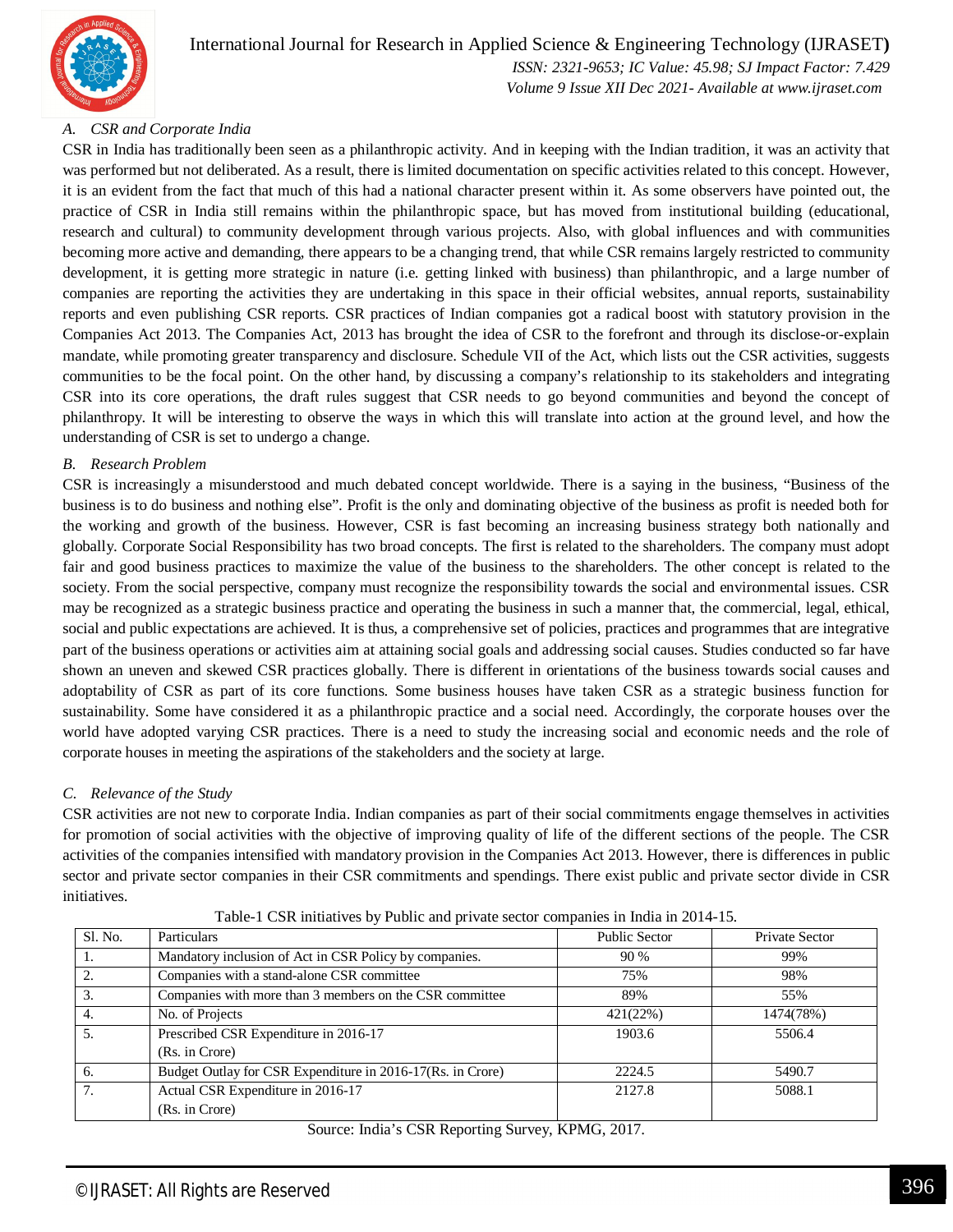

#### International Journal for Research in Applied Science & Engineering Technology (IJRASET**)**

 *ISSN: 2321-9653; IC Value: 45.98; SJ Impact Factor: 7.429 Volume 9 Issue XII Dec 2021- Available at www.ijraset.com*

Orissa, despite being a land of rich culture, maritime heritage and richly endowed with a variety of mineral deposits and precious metals, forest reserves and wide coast line, it still continued to be the poorest state of the country. State has been a hot destination for mineral based industries. The State Government had signed more than 90 MoUs with large-scale mega national and international companies for setting up steel, cement, food processing, power, alumina and other projects. The heavy weights include Tata Steel, Vedanta Alumina, POSCO Steel, ESSAR Steel and Jindal Stainless among others. However, the progress of different projects is very slow and many of these such as POSCO and many other said goodbye to the state. One of the major problems is the inability to acquire land due to strong opposition from the local inhabitants. The state has been experiencing war like situation in many project sites across the state leading to loss many valuable lives. The conflicts between the pro-industry group including the state and the anti-industry group are being intensified leading to doubt in the execution of the projects. People have developed fear psychosis of losing land, livelihood, social and economic exploitation by the industries. Thus, there is need for a long-term and concrete plans and policy measures to minimize the gap between the industries and community. The surest solution to this problem is ethical & fair business practices and intensified corporate social responsibility measure.

Table-2 depicts the CSR spending of few largest Indian companies of Public and private sector.

| <b>Public Sector Companies</b>      |                                | Private Sector Companies      |                          |
|-------------------------------------|--------------------------------|-------------------------------|--------------------------|
| Company                             | CSR spending as $%$ of Company |                               | CSR spending as % of net |
|                                     | net profit                     |                               | profit                   |
| Indian Oil Corporation              | l.20                           | Reliance Industries           | 3.24                     |
| <b>Bharat Petroleum Corporation</b> | 0.85                           | Tata Motors                   | 5.4                      |
| Hindustan Petroleum Corporation     | 1.37                           | Tata Steel                    | 3.31                     |
| State Bank of India                 | 1.37                           | Adani Enterprises             | 3.08                     |
| Oil and Natural Gas Corporation     | 1.55                           | <b>Jindal Stainless Works</b> | 2.00                     |
|                                     |                                | <b>ICICI Bank</b>             | 2.00                     |
|                                     |                                | <b>HINDALCO</b>               | 2.0                      |

Source: CSR in India, Centre for Strategic and Institutional Studies, March 2015.

The present project focuses on the industries working in Kalinga Nagar industrial zone in Jajpur district of Orissa. With the working of more than dorzon large and medium iron and steel plants, Kalinga Nagar is going to the largest steel hub of Asia continent. Kalinga Nagar is in the lime light for the social and economic unrest and has experienced sacrifice of 14 innocent tribal including three women on  $2<sup>nd</sup>$  January 2006 in the Tata Steel Project as a result of People-industry conflicts. Truly, the industrialization has benefited a small proportion of the people including the contractors, local political leaders, builders, land grabbers at the cost of innocent poor people. Moreover, the Rehabilitation and Resettlement Policy of the state and the packages of the companies are inadequate and lack sustainability over a long run. Both the economic cost and the social implications of CSR initiatives and RR packages are not properly addressed.

#### **II. LITERATURE REVIEWS**

For a broad understanding and outlook of CSR and its socio-economic impacts, it is pertinent to have a study of the views of the great authors and development agencies. The World Business Council publication (1999) made by has rightly identified CSR as tool for good business sense for sustainable development. CSR is thus, a continuing commitment by business to behave ethically and contribute to economic development while improving the quality of life of the work force and their families as well as of the local community and society at large. CSR is a concept (Europian Commission, 2004) that makes the companies to integrate social and environment concerns in their business operations and their interactions with their stakeholders on a voluntary basis. The issues of CSR(CSR Asia) are environment and climate change, labour rights as human rights, transparency and accountability, the institutionalization of CSR, Stakeholders engagements, the battle for talent, community investment, supply chain and product safety, social enterprises and poverty alleviation. ASOGO (2004) in its policy paper on Asia Pacific perspective has defined CSR as the contributions undertaken by the companies to society through their core business activities, their social investment and philanthropy programmes and their engagements in public policy. Arora and Puranik(2004) have observed that, despite immense growth corporate sector in India from liberlisation and private processes, the transition from philanthropic mindset to CSR has been lagging. Agarwal(2008) has made an elaborate study on CSR Reports, tax break on CSR expenses and CSR report assurance.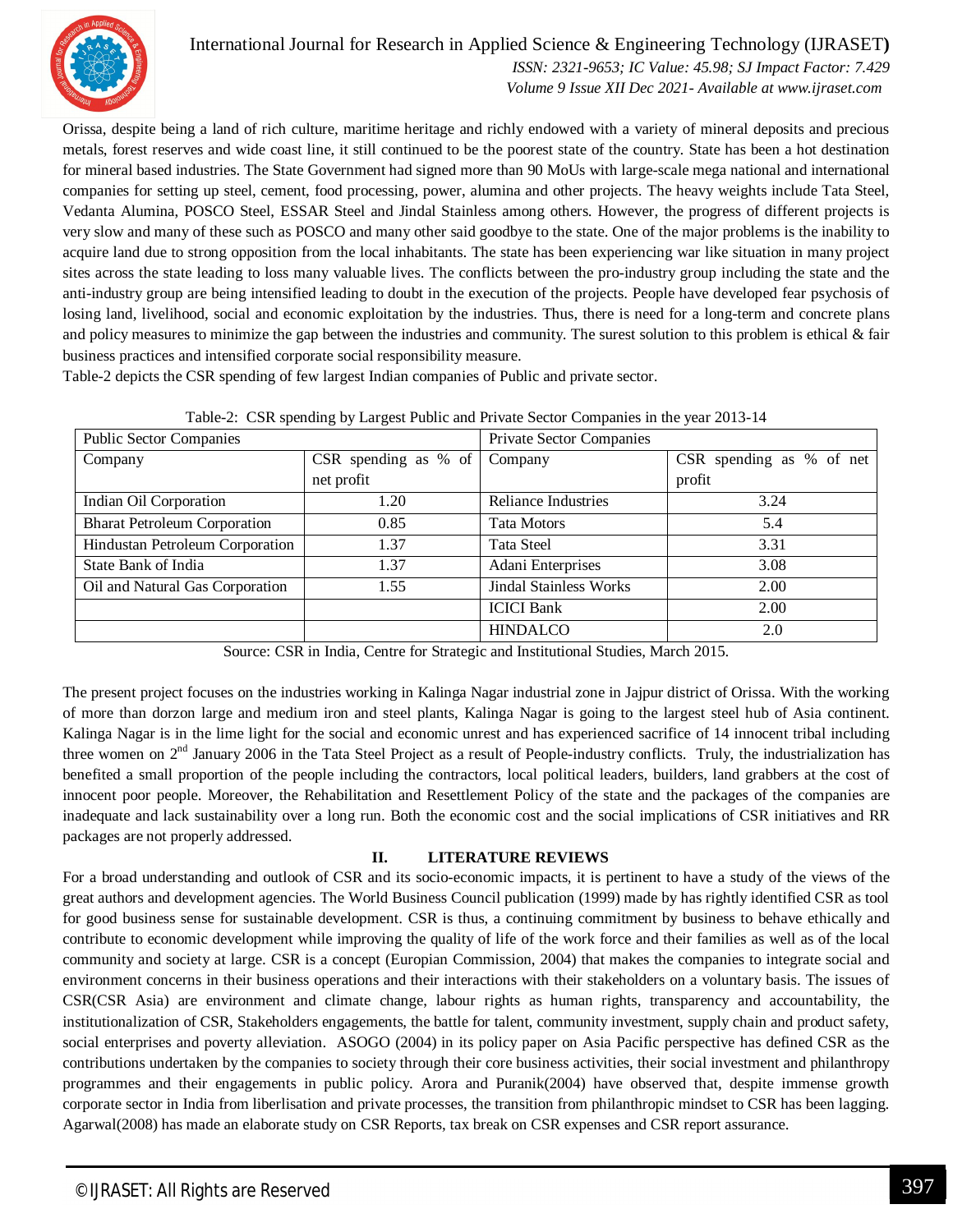

#### International Journal for Research in Applied Science & Engineering Technology (IJRASET**)**  *ISSN: 2321-9653; IC Value: 45.98; SJ Impact Factor: 7.429 Volume 9 Issue XII Dec 2021- Available at www.ijraset.com*

Panda and Das(2009), in their study on impact of Global Enterprises(MNCs) have observed that, MNCs through their presence in many parts of the globe discharge their responsibility by extending their outreach and supply of goods and services at affordable prices. Das(2009) in his work has observed that, CSR is no more a cost to the company, rather a creative investment and very much part of the strategic business plan, as CSR practices impact the business both internally and externally. David Varney(2010), has identified five principles that dominate and regulate business practices viz. integrity, inspiration, integration, innovation and impact. Suparn, Joity and Arti(2009), have found that successful programme on social responsibility rely heavily on enlightment of people management practices. Companies have increasingly felt that the need to co-ordinate their CSR activities and demonstrate their commitments to social responsibility.

Susan Simpson(2011), has rightly observed that companies are fast realizing that market growth and competitiveness not merely on the of selling more products and services more profitability than anyone else. Srivastav, Negi, Misra and Pandey(2012) have rightly uphold the responsiveness of Tata Group under the leadership of Sri Ratan Tata towards upliftment of Common masses, protection of environment and development of nation. Beerannavar(2012) in his study of compliance of the section 135 of the Companies Act,2013 by Indian marketing companies, has advocated for profitable companies to be more socially responsive and committed. Kansal, Joshi and Batra(2014) in their study on the relationship between financial and non-financial corporate characteristics and level of disclosures, have observed that, corporate size, industry categories, corporate reputation, etc are the determinants of corporate disclosures.

Norwal and Sharma(2016) in their work on the perception of society on CSR activities have rightly observed that, there has been positive change in the perception of the society towards business. Saluja(2017) in his study on history of CSR in India, has advocated for a CSR policy that would function as a built-in, self-regulating mechanism whereby business would monitor and ensure its support to law, ethical standards and international norms. Prakash(2019)has observed that, the provisions in the Companies Act has developed a bond between the company and its employees. He has advocated for strict adherence to the provision and reporting of CSR expenditures in local and national newspapers. Tamveda(2020) has made an attempt to study the correlation between responsibility and accountability as a foundation for nexus between CSR and corporate accountability. He has suggested that, social obligation and economic goal are akin to moral and legal responsibility of business and both are intrinsically linked to ach other.

Koli and Mehta(2020) have rightly observed CSR as a comprehensive business strategy, rising mainly from performance consideration and stakeholders presence with shift of focus from pre-decided planned framework of CSR to activities related to fight against COVID. Rao(2021) in his study on new amendments to CSR Act has rightly observed that, COVID-19 activities during normal course of business are eligible CSR spending.

#### *A. Research Gap*

Many studies have been made in investigation of the CSR activities of many corporations at global, national and state level. Many of the studies are at international and state level. Few are undertaken at micro level identifying the local problems and the role of industries operating in these areas. Again, the studies made are mostly subjective and lack objectivities. Moreover, little work has been done to address the social cost of industrialization and the social implications of CSR programs have not been properly addressed elsewhere.

The present paper is a sincere attempt to make a comparative analysis of CSR practices of public sector and private sector companies with special emphasis on industries of Kalinga Nagar steel hub of Odisha.

#### *B. Objective of the Project*

In this backdrop, the proposed project is based on the following broad objectives.

- *1)* To analyse the CSR initiatives of major corporate houses of India.
- *2)* To study the CSR Initiatives of Companies in Kalinga Nagar Industrial Area of Odisha.
- *3)* To investigate the public and private sector divide in CSR initiatives.

#### *C. Hypothesis*

The proposed project is based on the following hypothesis:

- *1)* That, there exist public and private sector divide in CSR initiatives.
- *2)* That, the economic packages given to the displaced people are not enough.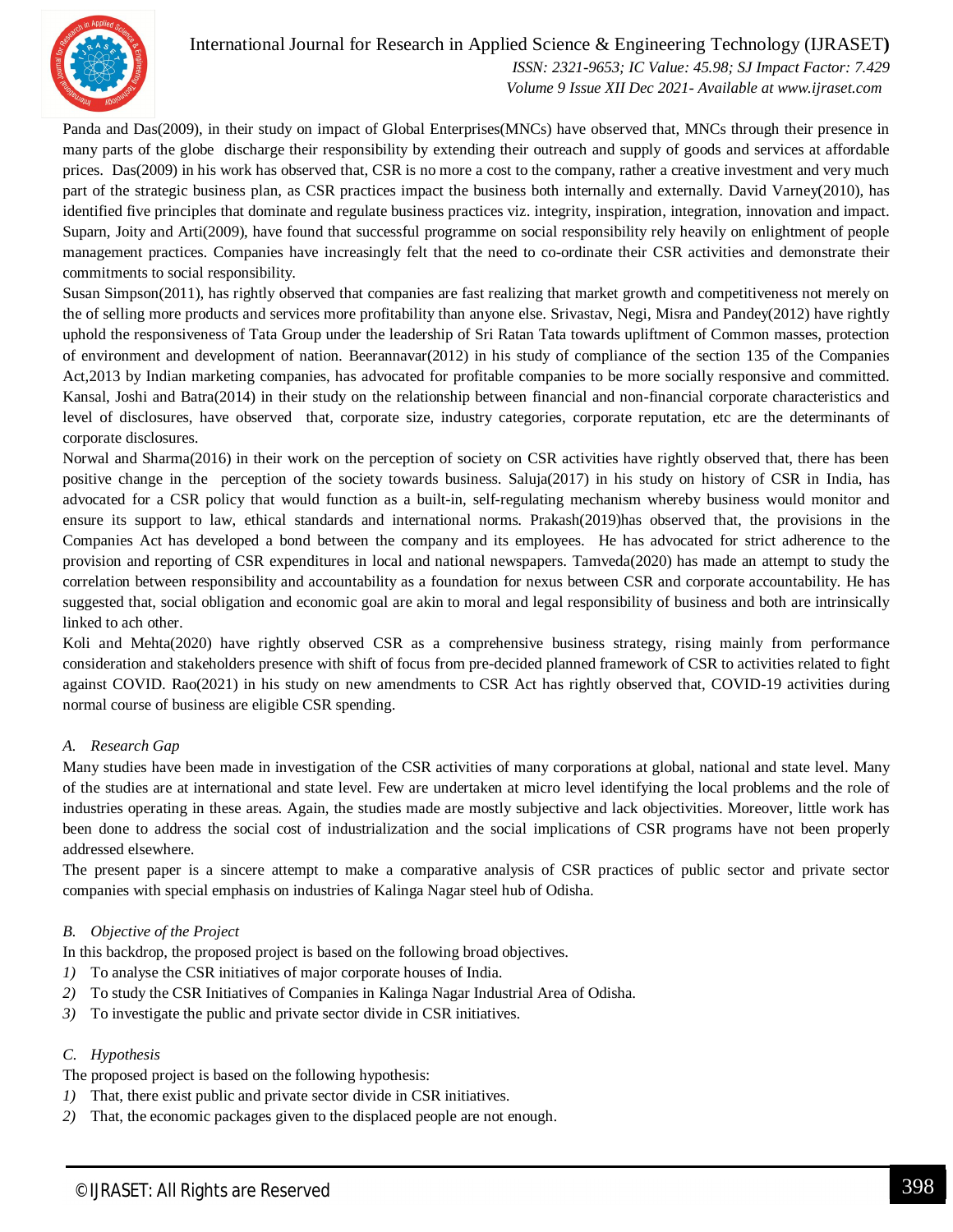

 *Volume 9 Issue XII Dec 2021- Available at www.ijraset.com*

#### *D. Methodology*

- *1) Coverage:* The proposed project is an attempt to study the CSR initiatives of industries in Orissa as a whole. For the purpose of field work for primary data, Kalinga Nagar industrial zone of Jajpur district of the state has been selected. At present, twelve large and medium steel plants have come up in this industrial estate that houses large steel plants like TATA Steel, JSL, VISA Steel and NINL among others. In this project CSR initiatives of Nilanchal Ispat Nigam Limited(NINL), the state owned integrate steel plant and TATA steel plant, the private mega steel plant are studied.
- *2) Data Collection:* The proposed project is based on secondary data collected from different publications of company, Policy documents, Government records and websites.

#### **III. KALINGANAGAR INDUSTRIAL HUB**

Kalinga Nagar Industrial Estate is situated in the mineral rich Jajpur district of the state of Odisha. It is considered to be the Steel Capital of the Asia continent. Kalinga Nagar, which houses more than one dozen of large and medium scale mineral-based iron and steel plants, is integrally related to the vision of a resurgent Odisha. Kalinga Nagar Industrial Complex is the outcome of several initiatives of the Government of Odisha in early 1990s with the primary objective of promoting economic growth in general and accelerating the industrial growth in the state in particular. Some key facts about Kalinganagar Industrial Estate are as follow;

- *1)* Number of villages in the area 134
- *2)* Total area of land to be acquired about 10 lakh hectares
- *3)* Proposed area for town planning about 68 sq.km
- *4)* Area covered by industrial units 89 sq.km
- *5)* Area proposed for infrastructure development 20 sq.km
- *6)* Number of Steel Projects 12

The present section of the project highlights the brief profile of the two sample industrial undertakings viz. NINL and TATA Steel operating in Kalinganagar Industrial Complex.

#### *A. Nilanchal Ispat Nigam Limited(NINL)*

This is the only public sector undertaking operating in Kalinganagar Industrial estate promoted jointly by MMTC, IPICOL (Odisha) and other Government agencies. It has set up a 1.1 million tone integrated iron and steel plant. Presently, in Phase-1, the main products are pig iron and LAM coke along with nude coke, coke breeze, crude tar, ammonium sulphate and granulated slag. It has its own captive power plant meeting its internal power requirements. Also, it is exporting substantial quality of power. It has its captive iron ore mines. The envisaged products for the future (Phase-II) are billets, bars, wire rods of different grades.

#### *B. TATA Steel, Duburi: At Nutshell*

Established in Jamshedpur in 1907, Tata Steel, a Company that took shape from the vision of Jamsetji N. Tata, is today a global business enterprise having products and services in over 150 countries. Being the world's second-most geographically diversified steel producer, we operate in 26 countries, have commercial presence in over 50 countries and have employees spread across five continents.Tata Steel's Greenfield plant at Kalinganagar in Odisha (the largest in the country) commenced commercial production from May 2016 with a capacity of 3 MnTPA in its first phase. The plant produces world-class flat, lighter, high-tensile strength steel and has augmented our Indian crude steel production to around 13 MnTPA. It has helped the organisation expand its portfolio to high-grade flat products to cater to a range of sectors including ship-building, defence equipment, energy and power, infrastructure building, aviation and lifting and excavation. Seven new product licences and nine higher grades in existing product licence have also been granted by the Bureau of Indian Standard for products manufactured at our Kalinganagar plant.

#### *C. CSR Initiatives of NINL*

NINL, the only public sector unit operating in the Kalinganagar industrial zone has been discharging its social responsiveness since its inception. NINL, being a socially responsible corporate house is fully committed towards the wellbeing of society at large, with people at heart as its cardinal principle philosophy work closely with Government. Community and other related agencies for prosperity of all for achieving inclusive growth and sustainable development. NINL defines a state of core values for itself, commitment compassion and trust to guide all its CSR initiatives.The CSR Policy of the company aims at improving quality of life of the communities by addressing the social, economic and environmental concerns of society, the communities in its operational areas. CSR has been the corner stone of success right from its inception. Your company has defined a set of core values for itself: CARE, COMPASSION, COMMITMENT & TRUST, to guide all its CSR initiatives which are deeply embedded in our vision statement: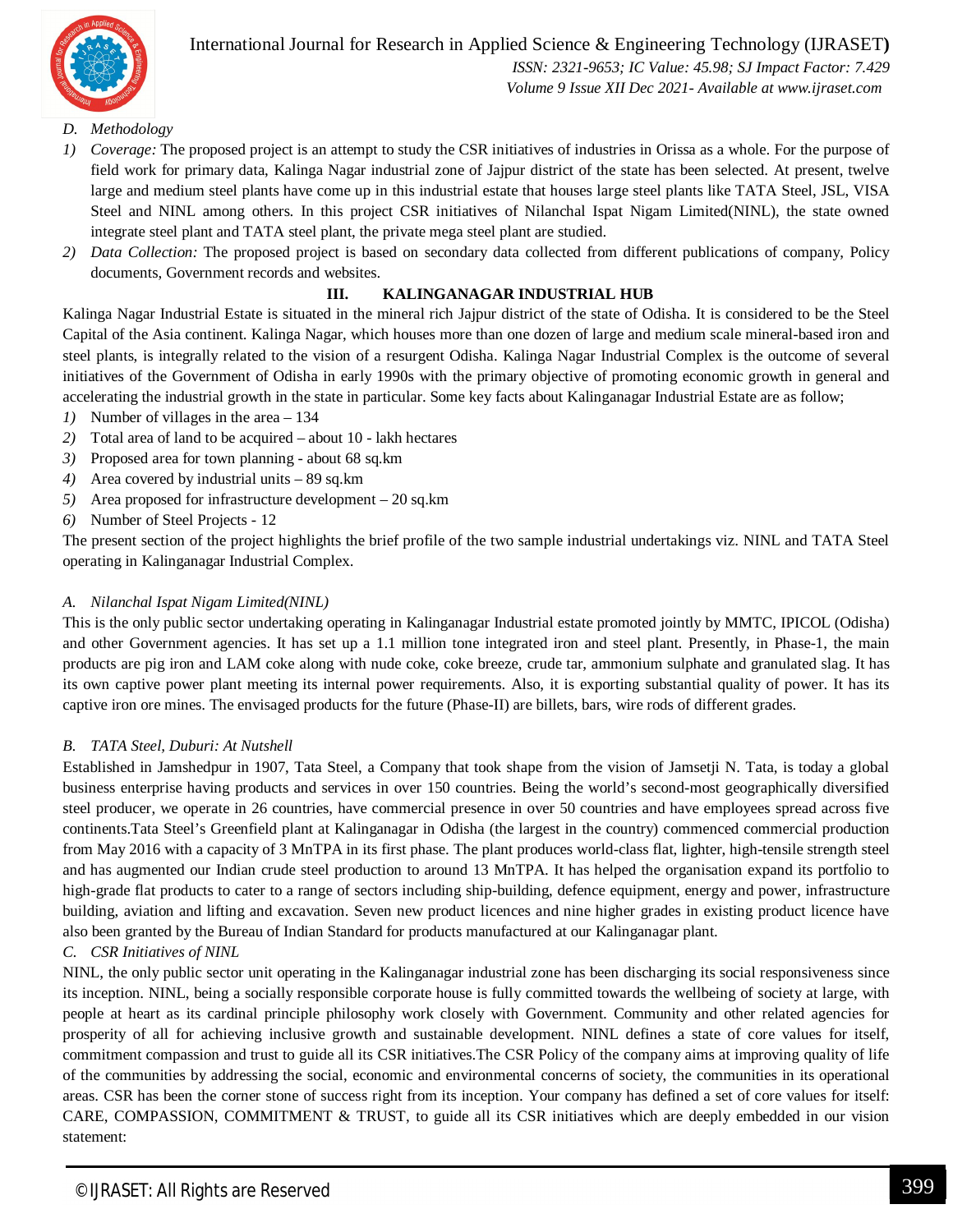International Journal for Research in Applied Science & Engineering Technology (IJRASET**)**

 *ISSN: 2321-9653; IC Value: 45.98; SJ Impact Factor: 7.429 Volume 9 Issue XII Dec 2021- Available at www.ijraset.com*

*D. "To be a respectable global leader in Iron and Steel industry with an emphasis on prosperity of people and protection of environment.*"

The company is committed to conduct its business in a socially responsible, ethical and environmental friendly manner and to continuously work for inclusive growth of society and environment sustainability.

The core areas of CSR activities of NINL include education, health care and sanitation, sports and cultural activities, plantation, social development among others. NINL is committed to comply the section 135(5) of Companies Act, 2013. Despite incurring loose for last few years and no need for mandatory compliance of the provision of the Act, there is CSR spending by the company. Table-1 shows the CSR spending by NINL.

| Financial | Net Profit after Tax | <b>CSR</b><br>spending | Core Areas of CSR activities                                       |
|-----------|----------------------|------------------------|--------------------------------------------------------------------|
| Year      | (Rs. in core)        | (Rs. in core)          | Remarks                                                            |
| 2012-13   | $79.14(-)$           | 1.41                   | Renovation of School, Safe drinking water, scholarship, Car        |
|           |                      |                        | festival, etc                                                      |
| 2013-14   | $147.22(-)$          | 0.64                   | Education, health camps, C.M. Relief fund, Zilla Mohastov,         |
|           |                      |                        | cultural works.                                                    |
| 2014-15   | $232.67(-)$          | 0.61                   | Drinking water, bore well, car festival, support to immunization,  |
|           |                      |                        | education etc.                                                     |
| 2015-16   | $334.519-$           | 0.67                   | Drinking water, education, scholarship etc.                        |
| 2016-17   | $355.74(-)$          | 0.62                   | Education, road construction, drinking water, cultural activities, |
|           |                      |                        | first aid.                                                         |

|  |  |  | Table- 3: CSR Spending by NINL. |
|--|--|--|---------------------------------|
|--|--|--|---------------------------------|

Source: Annual report, NINL, Various Issues.

#### *E. CSR Initiatives of TATA Steel*

Since inception, Tata Group has realize the significance its social responsiveness and adopted many CSR activities. In pursuant to the Section 135 of the Companies Act 2013, the Board of Directors has adopted the CSR Policy on September 17, 2014 and the focus areas of its CSR activities include Education, health, livelihood, Rural and Urban Infrastructure. Besides, it has made its CSR activities presence in sports, disaster management, relief environment and ethnicity. All these aim at improving quality of life of the communities. TATA group has a CSR committee of the Board consisting of MR. Ishaat Hussain as chairman and Mr.O.P.Bhaat, Mr. D.K.Malohotra, Mr. Koushik Chatarjee and Mr. T.V.Narendran as members. The company has constitutes a 12 members CSR Advisory Board to work at apex level to monitor the CSR activities. Besides TATA has constitutes the following institutional set ups to look after CSR activities.

- *1)* Tata Steel Rural Development Society(TSRDS)- set up to undertake, promote, sponsor, assist or aid projects/ programmes/activities for all round growth of rural economy.
- *2)* Tribal Cultural Society(TCS)- To promote and undertake cultural activities and education of tribes.
- *3)* Tata Steel Skill Development Society(TSSDS)- to provide facilities for technical and other skill enhancement training within nation.
- *4)* Tata Steel Family Initiatives Foundations(TSFIF)- to undertake activities on reproductive health, prevention of drug and alcohol addiction and empowerment of women through literacy and income generation.

The TATA Group has made adequate provision of funds towards CSR activities keeping in view the mandatory requirement of the Companies Act. Table -2 shows the CSR spending of TATA Group.

| $1$ ave $-4$ . CSN Spending by $1A1A$ Oroup. (NS. In Croic) |                                                                                                                       |                     |     |
|-------------------------------------------------------------|-----------------------------------------------------------------------------------------------------------------------|---------------------|-----|
| <b>Financial Year</b>                                       | Average Net Profit for the last $3 \mid$ Prescribed CSR spending $(2 \% \text{ of } \mid \text{Actual Amount Spent})$ |                     |     |
|                                                             | financial years                                                                                                       | average net profit) |     |
| 2015-16                                                     | 7518                                                                                                                  | 150                 | 204 |
| 2016-17                                                     | 3445(PAT)                                                                                                             |                     | 194 |

Table-4: CSR Spending by TATA Group. (Rs. in Crore)

Source: CSR Annual Reports, TATA STEEL, Various Issues.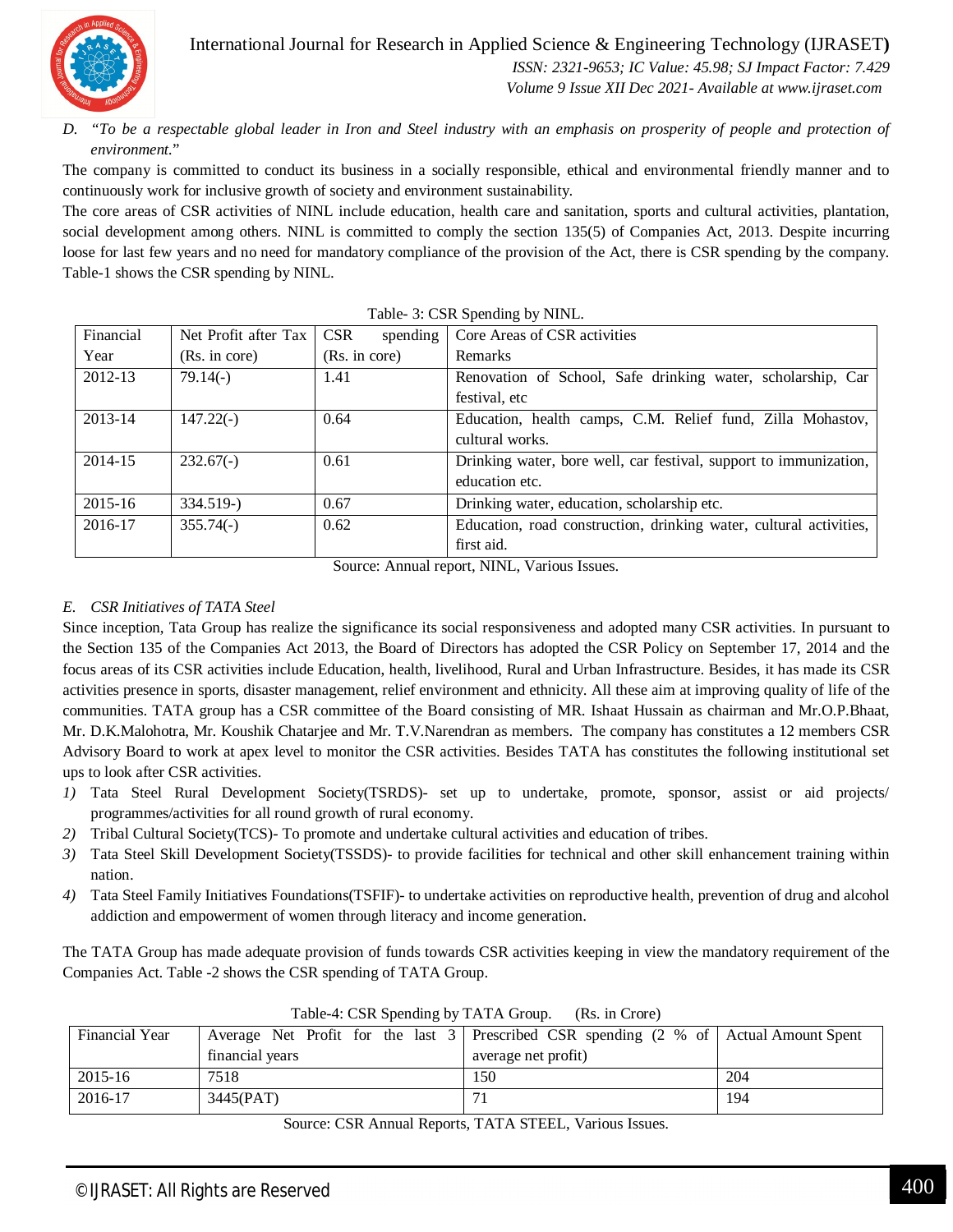

#### International Journal for Research in Applied Science & Engineering Technology (IJRASET**)**  *ISSN: 2321-9653; IC Value: 45.98; SJ Impact Factor: 7.429 Volume 9 Issue XII Dec 2021- Available at www.ijraset.com*

Tata Steel, Kalinga Nagar is sensitive to the needs of the people here and offers Resettlement & Rehabilitation programmes that take care of the expectations and aspirations of the impacted families in this area. The commitment to consistently strive and improve the quality of life of relocated families has led to the creation of the 'Tata Steel Parivar programme that aims to go beyond the provisions of the Kalinga nagar R&R Policy, giving new life and new hope to its members. Among major CSR initiatives of the companies, few are as follow.

- *1) Education*
- *a)* Thousand School Project- to Make Right to Education a reality in six blocks of Odisha in Jajpur, Keonjhar, and Sundargarh district. With the help of Delhi based NGO ASPIRE, the Thousand schools project covers the key areas including the institutional strengthening, improving teachers capabilities, making available quality teaching-learning materials, setting school libraries and lavatories, academic monitoring and smooth running of school management committees. With this project 22000 students in six districts have been positively impacted. 400 habitants are child labour free. 3646 children got an entry to middle schools from primary level. 6375 dropout children are successfully backed to schools.
- *b)* Setting up and running mid-day meal kitchens, training of teachers, adult education, scholarship and financial assistance to schools and teachers and building science laboratories among others.
- *c)* 30 model schools in 30 blocks of Odisha are built in the state with TATA steel funding.
- *d)* Jyoti Fellowship to meritorious students.
- *e)* Financial assistance for professional education to meritorious SC/ST students.

#### *2) Health*

- *a)* TATA Medica- A multi specialty corporate hospital has been set up in the heart of Kalinganagar in collaboration to provide quality and affordable health services to the people of the locality and the employees of the TATA plant.
- *b)* Tata Project, Kalinganagar has set up and running health clinics, mobile health vans and ambulances to provide primary health services at the door of the tribal people of this locality.
- *c)* Health camps are organized in the rural hats, melas and fesive occasions for the benefits of the people.
- *d)* Hundreds of people have been benefited from the Very popular health projects of TATA.
- MANSI- Maternal & Newborn Survival Initiatives,
- MMU- Mobile Medical Units.
- MESU- Mobile Eye Surgical Unit.
- *3) Skill Development and Livelihoods:* TATA steel is working hard in developing employment skill of the youth by setting up specialized vocational institutes, IITs, and conducting short term targets programs in collaboration with the education al institute. Capacity building for farmers, Supporting farmers with quality inputs, information, training, market linkage, creating, training and supporting entrepreneurs. Bharatiya Yuva Shakti Trust(BYST), a Delhi based NGO in working for entrepreneurship development.
- *4) Rural Development:* Building rural infrastructure including rorad, bridges, irrigation, water supply, sanitation are few key areas where the TATA steel is working.
- *5) Sports:* Organizing rural sports, sponsoring tournaments, supporting sportsmen, rural sports and developing sports infrastructure are among the TATA steel's initiatives.
- *6) Other Key Areas:* Besides above, the other CSR initiatives of TATA Steel, Kalinganagar include ethnic development, environment protection, forestation, disaster management, technological support etc.

#### **IV. OBSERVATIONS**

From the following observations are made after analysis of the CSR activities of companies under study.

- *1)* Private sector undertakings are more responsive in their activities than their private sector counterparts.
- *2)* In the present study, the state owned NINL has been suffering losses for the last many years and the mandatory requirement of Section 135 of the Companies Act 2013 is not applicable. However, the company has been discharging its CSR activities in the peripheral areas.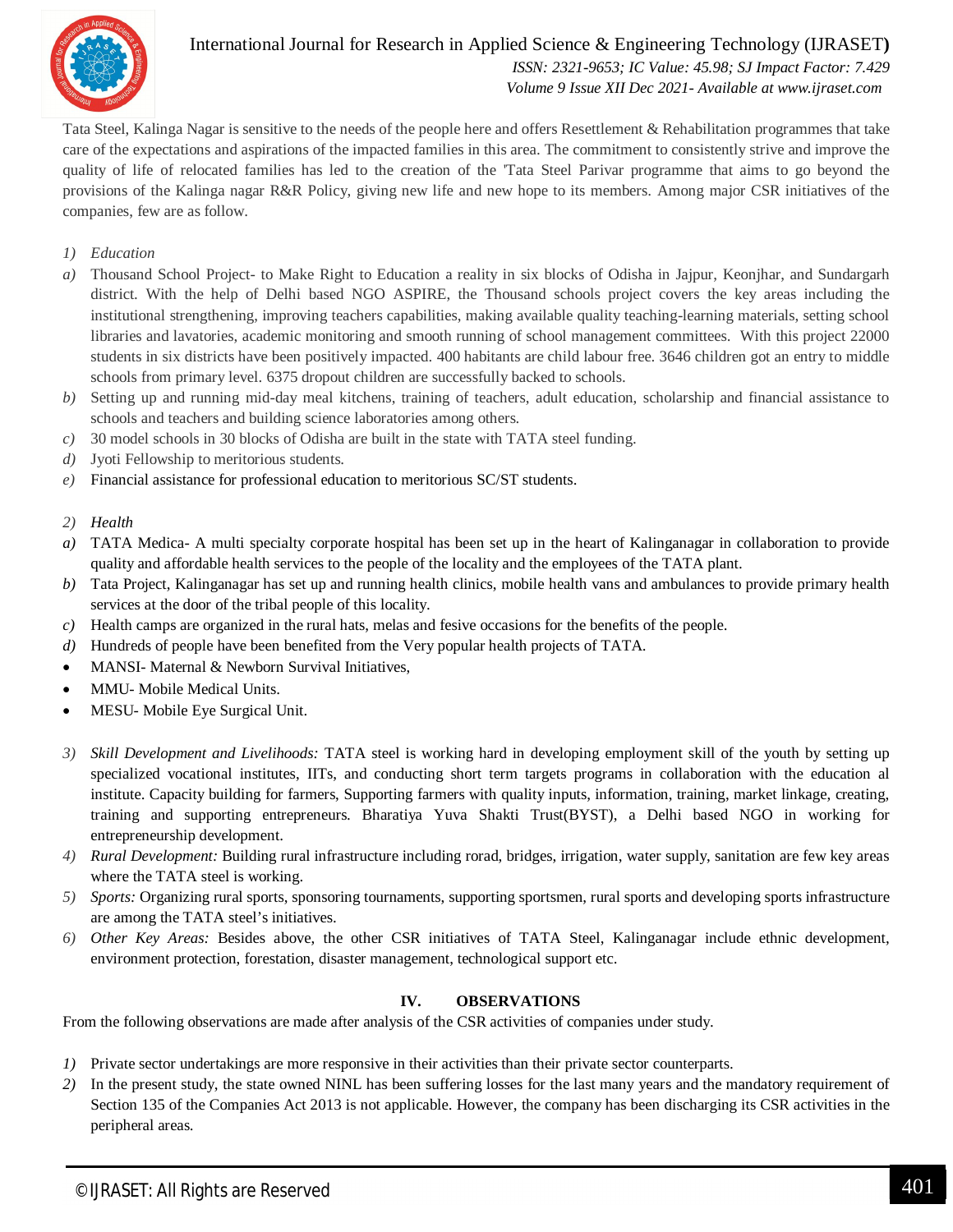

International Journal for Research in Applied Science & Engineering Technology (IJRASET**)**  *ISSN: 2321-9653; IC Value: 45.98; SJ Impact Factor: 7.429 Volume 9 Issue XII Dec 2021- Available at www.ijraset.com*

- *3)* The TATA steel in general and Tata Steel, Kalinganagar project has been performing much better. When it comes to CSR activities, the company has been constantly spending more on CSR activities than the minimum requirement of 2 per cent of its average profits.
- *4)* The private sector companies are more focused on CSR and their activities have bigger impacts on socio-economic sector. Tata steel Kalinganagar project has been working on skill development in many ways and making the youth workable and skilled, This is helping the local youth in getting better opportunities in industrial sector and are engaged in other services sector jobs. Moreover, the NGOs under the sponsorship of TATA steel are working on women empowerment, social sector development including health and education sector.

#### **V. CONCLUSION**

To conclude, CSR does not mean philanthropy. It is a healthy and effective trade practice and good business plan. CSR is a Process that makes the business people aware of the impact of their works in the internal and external communities, environmental and outside world. CSR is a useful tool helping the Government to enforce labour, industrial and environmental laws. However, the CSR initiatives are at their infancy. The mandatory provision in the Companies act has brought a big transformation in the CSR practices of Corporate India and companies have adopted healthy and transparent CSR practices and CSR has been assumed as their core business strategy. It has established in the present study that, private sector industries are more ahead than their private counterparts in CSR practices. Despite this many companies are not sensitive to their corporate responsiveness and out of the mandatory provisioning of Companies Act on the ground of past losses and other reasons. Much to be done by the corporate India, the industries bodies, the NGOs and civil societies to make CSR practices more comprehensive and inclusive.

#### **REFERENCES**

- [1] Integrated Report and Annual Accounts, TATA Steel, 201-17.
- [2] Annual Report, NINL, Various Issues.
- [3] Sahu M & Panigrahy D.( 2016), "Corporate Social Responsibility" Public Sector Vs Private Sector A Myth Or Reality, XVII Annual International Seminar Proceedings; , P-124-140.
- [4] The Companies Act, 2013.
- [5] Venkata Raman, C.V(2006, April 28), "Service with Smile", Economics Times.
- [6] Report on India's CSR Reporting Survey(2018), KPMG.
- [7] Srivastav A.K., Negi G., Mishra G. & Pandeyv S. (2012), CSR: A Case Study of TATA Group, IOSR Journal of Business and Management. Vol.-3, Issue-3, P-17-27.
- [8] Latif A, (2015) A Perception of CSR of Public and Private Companies, A Bachelor Degree Thesis, HAAGA-HELLA University of Applied Science,.
- [9] www.nabard.org.com.
- [10] Venkata Ratnam S, (2006 April 28), "CSR For Sustainable Development", Economics Times.
- [11] Business Standard, Various Issues.
- [12] CSR(2004), ASOCIO Policy Paper.
- [13] CSR ASIA. The Future for the next Decades: Top 10 Issues.
- [14] file:/H:\Definitions of Corporate Social Responsibility.htm.
- [15] file:/H:\ISO 26000 (CSR Guidelines).htm
- [16] Business and Economy, Various Issues.
- [17] Rgan K, Chase L & Karim S., Why every Company needs a CSR Strategy and How to Build It?, Working Paper, 12-088, April 05, Harvard Business School.
- [18] www.STRQuality.com, CSR as a Business Strategy.
- [19] Ray B. (2007), CSR: Key Issues and Debates, Dunstan Paper No.1.
- [20] Handbook on CSR in India, Confederation of Indian Industries.
- [21] http:/oecdwatch.org/about-procedure/guidelines.
- [22] Kellic M. (2009), A Strategic Approach to CSR, Spring.
- [23] Corporate Social Research: Myth or Reality in Labour Education, 2003, No.13.